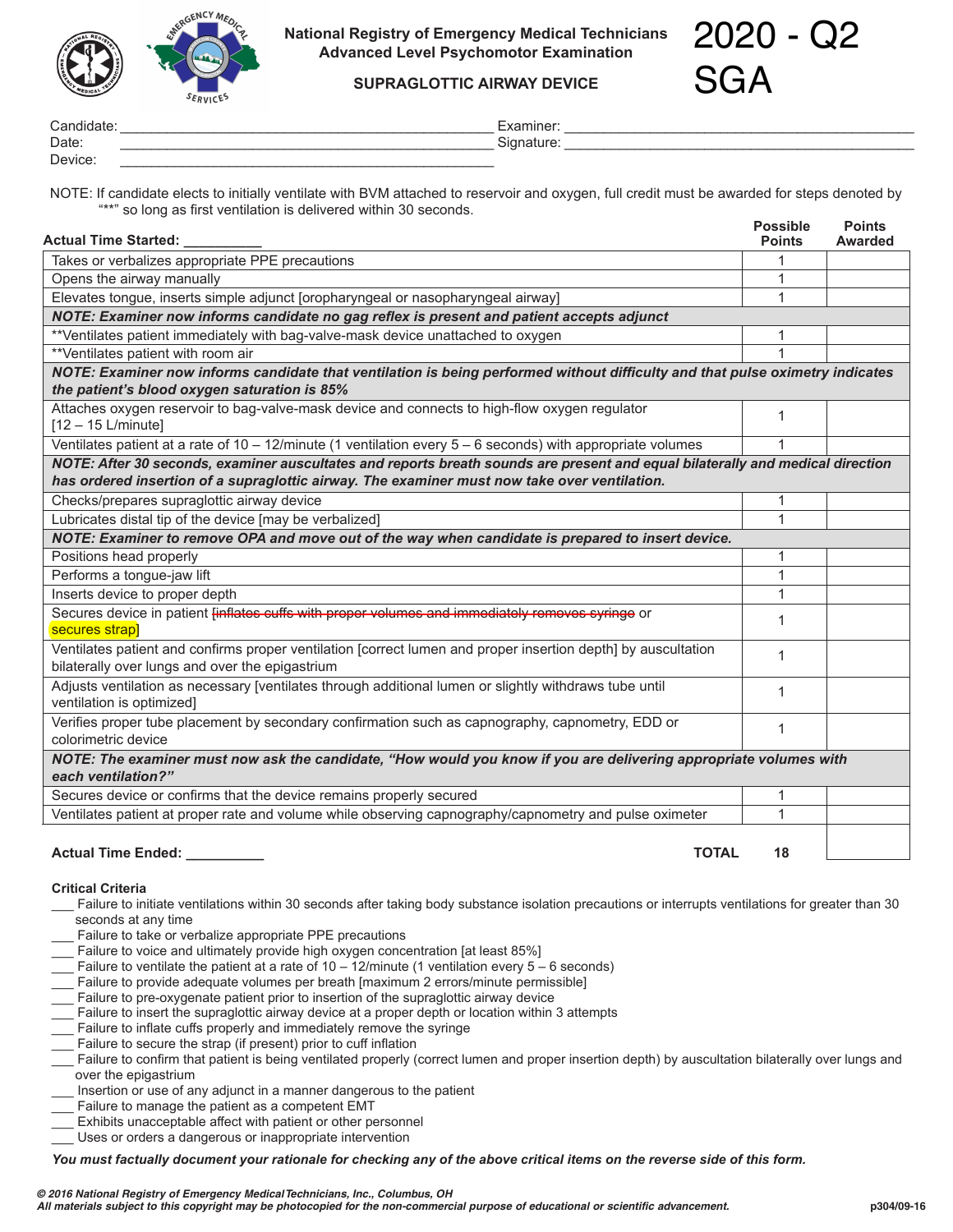

**National Registry of Emergency Medical Technicians® Emergency Medical Technician Psychomotor Examination** 2020 - Q2

 $\cap$ DD

| <b>EDICAL</b><br><b>SERVICES</b><br><b>CARDIAC ARREST MANAGEMENT / AED</b>                                                                                                                                                                                                                                                                                                                                                                                                                                                                                                                                                                                                                                                                                                                            |              | ノーーー                             |                                 |
|-------------------------------------------------------------------------------------------------------------------------------------------------------------------------------------------------------------------------------------------------------------------------------------------------------------------------------------------------------------------------------------------------------------------------------------------------------------------------------------------------------------------------------------------------------------------------------------------------------------------------------------------------------------------------------------------------------------------------------------------------------------------------------------------------------|--------------|----------------------------------|---------------------------------|
|                                                                                                                                                                                                                                                                                                                                                                                                                                                                                                                                                                                                                                                                                                                                                                                                       |              |                                  |                                 |
|                                                                                                                                                                                                                                                                                                                                                                                                                                                                                                                                                                                                                                                                                                                                                                                                       |              |                                  |                                 |
| Actual Time Started: _________                                                                                                                                                                                                                                                                                                                                                                                                                                                                                                                                                                                                                                                                                                                                                                        |              | <b>Possible</b><br><b>Points</b> | <b>Points</b><br><b>Awarded</b> |
| Takes or verbalizes appropriate PPE precautions                                                                                                                                                                                                                                                                                                                                                                                                                                                                                                                                                                                                                                                                                                                                                       |              | $\mathbf{1}$                     |                                 |
| Determines the scene/situation is safe                                                                                                                                                                                                                                                                                                                                                                                                                                                                                                                                                                                                                                                                                                                                                                |              | 1                                |                                 |
| Checks patient responsiveness                                                                                                                                                                                                                                                                                                                                                                                                                                                                                                                                                                                                                                                                                                                                                                         |              | 1                                |                                 |
| Direct assistant to retrieve AED                                                                                                                                                                                                                                                                                                                                                                                                                                                                                                                                                                                                                                                                                                                                                                      |              | $\mathbf{1}$                     |                                 |
| Requests additional EMS assistance                                                                                                                                                                                                                                                                                                                                                                                                                                                                                                                                                                                                                                                                                                                                                                    |              | 1                                |                                 |
| Checks breathing and pulse simultaneously                                                                                                                                                                                                                                                                                                                                                                                                                                                                                                                                                                                                                                                                                                                                                             |              | $\mathbf{1}$                     |                                 |
| NOTE: After checking responsiveness, then checking breathing and pulse for no more than 10 seconds,<br>examiner informs candidate, "The patient is unresponsive, apneic and pulseless."                                                                                                                                                                                                                                                                                                                                                                                                                                                                                                                                                                                                               |              |                                  |                                 |
| Immediately begins chest compressions [adequate depth and rate; allows the chest to recoil completely]                                                                                                                                                                                                                                                                                                                                                                                                                                                                                                                                                                                                                                                                                                |              | $\mathbf{1}$                     |                                 |
| Performs 2 minutes of high-quality, 1-rescuer adult CPR<br>-Adequate depth and rate (1 point)<br>-Correct compression-to-ventilation ratio (1 point)<br>-Allows the chest to recoil completely (1 point)<br>-Adequate volumes for each breath (1 point)<br>-Minimal interruptions of no more than 10 seconds throughout (1 point)                                                                                                                                                                                                                                                                                                                                                                                                                                                                     |              | 5                                |                                 |
| NOTE: After 2 minutes (5 cycles), candidate assesses patient and second rescuer resumes compressions while<br>candidate operates AED.                                                                                                                                                                                                                                                                                                                                                                                                                                                                                                                                                                                                                                                                 |              |                                  |                                 |
| Turns on power to AED                                                                                                                                                                                                                                                                                                                                                                                                                                                                                                                                                                                                                                                                                                                                                                                 |              | $\mathbf{1}$                     |                                 |
| Follows prompts and correctly attaches AED to patient                                                                                                                                                                                                                                                                                                                                                                                                                                                                                                                                                                                                                                                                                                                                                 |              | $\mathbf{1}$                     |                                 |
| Stops CPR and ensures all individuals are clear of the patient during rhythm analysis                                                                                                                                                                                                                                                                                                                                                                                                                                                                                                                                                                                                                                                                                                                 |              | $\mathbf{1}$                     |                                 |
| Ensures that all individuals are clear of the patient and delivers shock from AED                                                                                                                                                                                                                                                                                                                                                                                                                                                                                                                                                                                                                                                                                                                     |              | 1                                |                                 |
| Immediately directs rescuer to resume chest compressions                                                                                                                                                                                                                                                                                                                                                                                                                                                                                                                                                                                                                                                                                                                                              |              | $\mathbf{1}$                     |                                 |
| Actual Time Ended: ___________                                                                                                                                                                                                                                                                                                                                                                                                                                                                                                                                                                                                                                                                                                                                                                        | <b>TOTAL</b> | 17                               |                                 |
| <b>Critical Criteria</b><br>Failure to take or verbalize appropriate PPE precautions<br>Failure to check responsiveness, then check breathing and pulse simultaneously for no more than 10 seconds<br>Failure to immediately begin chest compressions as soon as pulselessness is confirmed<br>Failure to demonstrate acceptable high-quality, 1-rescuer adult CPR<br>Interrupts CPR for more than 10 seconds at any point<br>Failure to correctly attach the AED to the patient<br>Failure to operate the AED properly<br>Failure to deliver shock in a timely manner<br>Failure to ensure that all individuals are clear of patient during rhythm analysis and before delivering shock<br>[verbalizes "All clear" and observes]<br>Failure to immediately resume compressions after shock delivered |              |                                  |                                 |

- 
- Failure to manage the patient as a competent EMT
- \_\_\_\_ Exhibits unacceptable affect with patient or other personnel
- \_\_\_\_ Uses or orders a dangerous or inappropriate intervention

## *You must factually document your rationale for checking any of the above critical items on the reverse side of this form.*